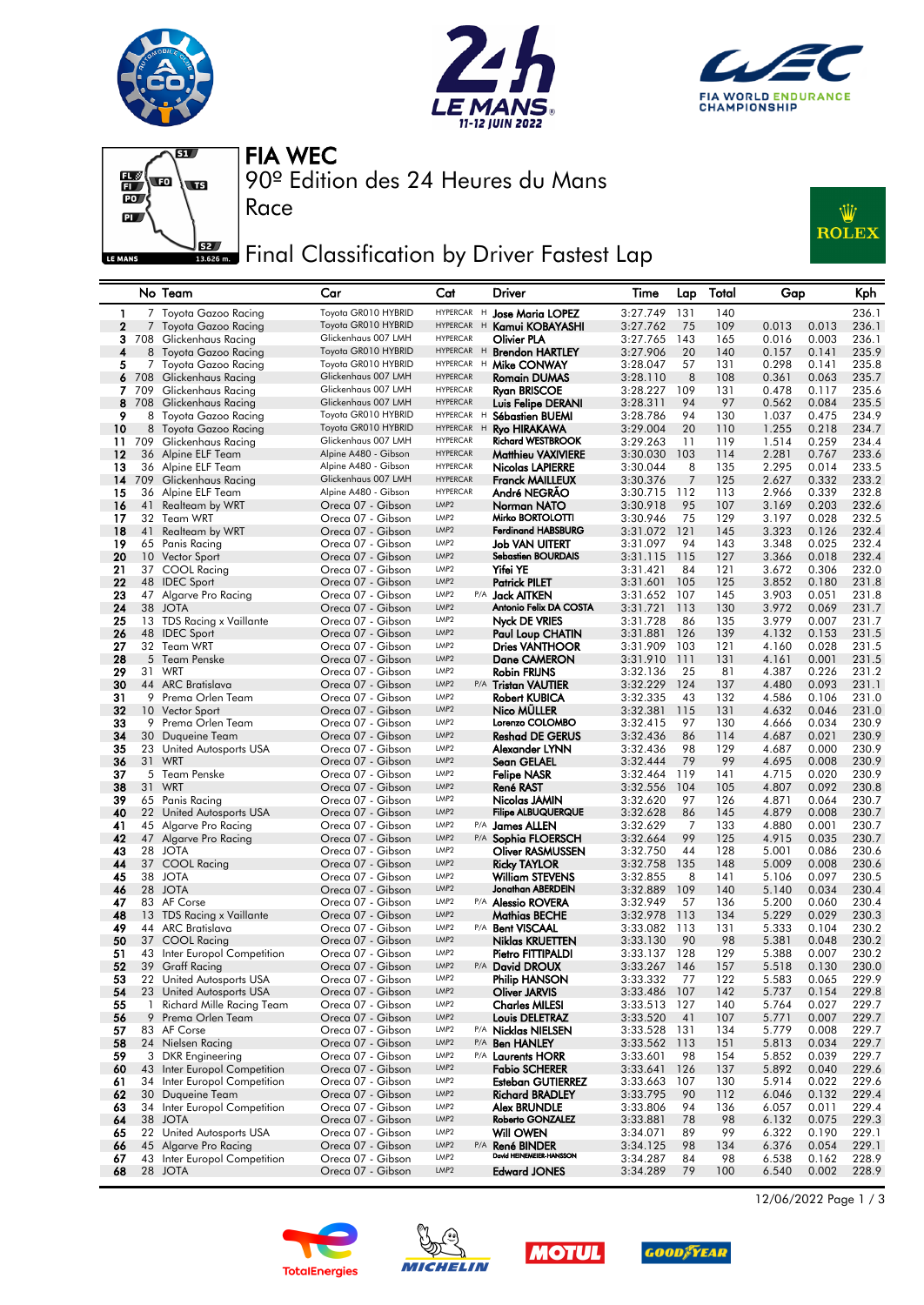







Race

FIA WEC

90º Edition des 24 Heures du Mans

## Final Classification by Driver Fastest Lap



### No Team Car Cat Driver Time Lap Total Gap Kph 69 13 TDS Racing x Vaillante Creca 07 - Gibson LMP2 Tijmen VAN DER HELM 3:34.375 87 99 6.626 0.086 228.8<br>19 1 Realteam by WRT Creca 07 - Gibson LMP2 Rui ANDRADE 3:34.418 88 110 6.669 0.043 228.8 Oreca 07 - Gibson LMP2<br>Oreca 07 - Gibson LMP2 71 24 Nielsen Racing Oreca 07 - Gibson LMP2 P/A Matthew BELL 3:34.419 119 120 6.670 0.001 228.8 **72** 23 United Autosports USA Oreca 07 - Gibson LMP2 **Joshua PIERSON** 3:34.480 12 97 6.731 0.061 228.7<br>**73** 10 Vector Sport Creca 07 - Gibson LMP2 **Ryan CULLEN** 3:34.486 65 99 6.737 0.006 228.7 73 10 Vector Sport Oreca 07 - Gibson LMP2 Ryan CULLEN 3:34.486 65 99 6.737 0.006 228.7 74 65 Panis Racing Oreca 07 - Gibson LMP2 Julien CANAL 3:34.755 93 97 7.006 0.269 228.4 Richard Mille Racing Team Oreca 07 - Gibson LMP2<br>Team Penske Creca 07 - Gibson LMP2 76 5 Team Penske Oreca 07 - Gibson LMP2 Emmanuel COLLARD 3:34.801 89 96 7.052 0.027 228.4 77 30 Duqueine Team Oreca 07 - Gibson LMP2 Guillermo ROJAS 3:34.845 87 100 7.096 0.044 228.3 78 48 IDEC Sport Oreca 07 - Gibson LMP2 Paul LAFARGUE 3:34.993 91 102 7.244 0.148 228.2 79 32 Team WRT Oreca 07 - Gibson LMP2 Rolf INEICHEN 3:35.232 98 116 7.483 0.239 227.9 80 1 Richard Mille Racing Team Oreca 07 - Gibson LMP2 Lilou WADOUX 3:35.272 88 101 7.523 0.040 227.9 **81** 35 Ultimate Oreca 07 - Gibson LMP2 P/A **Matthieu LAHAYE** 3:35.842 69 126 8.093 0.570 227.3 82 27 CD Sport Ligier JSP217 - Gibson UMP2 P/A Steven PALETTE 3:36.478 136 137 8.729 0.636 226.6<br>83 3 DKR Engineering Creca 07 - Gibson UMP2 P/A Alexandre COUGNAUD 3:36.618 52 116 8.869 0.140 226.5 83 3 DKR Engineering Creca 07 - Gibson LMP2 P/A Alexandre COUGNAUD 3:36.618 52 116 8.869 0.140 226.5<br>84 35 Ultimate Creca 07 - Gibson LMP2 P/A Jean-Baptiste LAHAYE 3:37.136 92 101 9.387 0.518 225.9 84 35 Ultimate Christian Christian Oreca 07 - Gibson Limpa P/A Jean-Baptiste LAHAYE 3:37.136 92 101 9.387 0.518 225.9<br>85 34 Inter Europol Competition Oreca 07 - Gibson Limpa Jakub SMIECHOWSKI 3:37.250 42 99 9.501 0.114 225 85 34 Inter Europol Competition Oreca 07 - Gibson LMP2 Jakub SMIECHOWSKI 3:37.250 42 99 9.501 0.114 225.8 86 83 AF Corse Oreca 07 - Gibson LMP2 P/A François PERRODO 3:37.667 76 91 9.918 0.417 225.4 87 3 DKR Engineering Oreca 07 - Gibson LMP2 P/A Jean GLORIEUX 3:37.920 8 92 10.171 0.253 225.1 88 35 Ultimate Creca 07 - Gibson LMP2 P/A **François HERIAU** 3:37.940 97 108 10.191 0.020 225.1<br>89 47 Algarve Pro Racing Creca 07 - Gibson LMP2 P/A **John FALB** 3:39.011 68 91 11.262 1.071 224.0 89 47 Algarve Pro Racing Creca 07 - Gibson UMP2 P/A **John FALB** 3:39.011 68 91 11.262 1.071 224.0<br>190 45 Algarve Pro Racing Oreca 07 - Gibson UMP2 P/A Steven THOMAS 3:39.288 70 96 11.539 0.277 223.7<br>191 39 Graff Racing Ore 45 Algarve Pro Racing Creca 07 - Gibson LMP2 P/A Steven THOMAS 3:39.288 70 96 11.539 0.277 223.7<br>39 Graff Racing Creca 07 - Gibson LMP2 P/A Eric TROUILLET 3:40.972 67 96 13.223 1.684 222.0 91 39 Graff Racing Creca 07 - Gibson LMP2 P/A Eric TROUILLET 3:40.972 67 96 13.223 1.684 222.0<br>192 24 Nielsen Racing Creca 07 - Gibson LMP2 P/A Rodrigo SALES 3:41.239 68 91 13.490 0.267 221.7 92 24 Nielsen Racing<br>93 39 Graff Racing<br>94 44 ARC Bratislava 39 Graff Racing **Oreca 07 - Gibson LMP2 P/A Sébastien PAGE** 3:41.353 43 91 13.604 0.114 221.6 94 44 ARC Bratislava Oreca 07 - Gibson LMP2 P/A Miroslav KONOPKA 3:42.665 61 92 14.916 1.312 220.3 95 27 CD Sport Ligier JSP217 - Gibson LMP2 P/A Christophe CRESP 3:44.504 81 106 16.755 1.839 218.5 96 27 CD Sport Ligier JSP217 - Gibson LMP2 P/A Michael JENSEN 3:46.665 88 90 18.916 2.161 216.4 97 92 Porsche GT Team Porsche 911 RSR - 19 LMGTE Pro **Kevin ESTRE** 3:48.356 103 119 20.607 1.691 214.8<br>198 64 Corvette Racing Chevrolet Corvette C8.R LMGTE Pro **Alexander SIMS** 3:48.771 72 92 21.022 0.415 214.4 89 99 64 Corvette Racing Chevrolet Corvette C8.R LMGTE Pro Alexander SIMS 3:48.771 72 92 21.022 0.415 214.4 99 91 Porsche GT Team Porsche 911 RSR - 19 LMGTE Pro Frédéric MAKOWIECKI 3:49.060 94 131 21.311 0.289 214.2<br>100 92 Porsche GT Team Porsche 911 RSR - 19 LMGTE Pro Laurens VANTHOOR 3:49.075 90 115 21.326 0.015 214.1 100 92 Porsche GT Team Porsche 911 RSR - 19 LMGTE Pro Laurens VANTHOOR 3:49.075 90 115 21.326 0.015 214.1 101 51 AF Corse Ferrari 488 GTE Evo LMGTE Pro Alessandro PIER GUIDI 3:49.109 100 117 21.360 0.034 214.1 102 52 AF Corse Ferrari 488 GTE Evo LMGTE Pro Antonio FUOCO 3:49.196 99 115 21.447 0.087 214.0 103 74 Riley Motorsports Ferrari 488 GTE Evo LMGTE Pro **Felipe FRAGA** 3:49.391 94 130 21.642 0.195 213.8 104 92 Porsche GT Team Porsche 911 RSR - 19 LMGTE Pro Michael CHRISTENSEN 3:49.562 84 114 21.813 0.171 213.7 105 52 AF Corse Ferrari 488 GTE Evo LMGTE Pro Miguel MOLINA 3:49.693 87 118 21.944 0.131 213.6 106 63 Corvette Racing Chevrolet Corvette C8.R LMGTE Pro Nicky CATSBURG 3:49.696 51 54 21.947 0.003 213.6 107 64 Corvette Racing Chevrolet Corvette C8.R LMGTE Pro Nick TANDY 3:49.706 61 78 21.957 0.010 213.5 108 51 AF Corse Therrari 488 GTE Evo LAGTE Pro James CALADO 3:49.718 86 115 21.969 0.012 213.5<br>109 51 AF Corse Ferrari 488 GTE Evo LAGTE Pro **Daniel SERRA** 3:49.722 71 118 21.973 0.004 213.5 109 51 AF Corse Ferrari 488 GTE Evo LMGTE Pro Daniel SERRA 3:49.722 71 118 21.973 0.004 213.5 110 52 AF Corse Ferrari 488 GTE Evo LMGTE Pro Davide RIGON 3:49.848 71 116 22.099 0.126 213.4 111 91 Porsche GT Team Porsche 911 RSR - 19 LMGTE Pro Gianmaria BRUNI 3:49.891 100 117 22.142 0.043 213.4 112 63 Corvette Racing Chevrolet Corvette C8.R LMGTE Pro Antonio GARCIA 3:49.971 8 74 22.222 0.080 213.3 113 64 Corvette Racing Chevrolet Corvette C8.R LMGTE Pro Tommy MILNER 3:50.347 85 90 22.598 0.376 213.0 114 79 WeatherTech Racing Porsche 911 RSR - 19 LMGTE Am Julien ANDLAUER 3:50.445 110 152 22.696 0.098 212.9 115 91 Porsche GT Team Porsche 911 RSR - 19 LMGTE Pro Richard LIETZ 3:50.530 44 102 22.781 0.085 212.8 116 86 GR Racing Porsche 911 RSR - 19 LMGTE Am **Benjamin BARKER** 3:50.848 23 146 23.099 0.318 212.5<br>117 63 Corvette Racing Chevrolet Corvette C8.R LMGTE Pro **Jordan TAYLOR** 3:50.870 13 86 23.121 0.022 212.5 117 63 Corvette Racing Chevrolet Corvette C8.R LMGTE Pro **Jordan TAYLOR** 3:50.870 13 86 23.121 0.022 212.5<br>118 74 Riley Motorsports Ferrari 488 GTE Evo LMGTE Pro **Sam BIRD** 3:51.016 76 107 23.267 0.146 212.3<br>119 88 Dempsey 118 74 Riley Motorsports Ferrari 488 GTE Evo LMGTE Pro Sam BIRD 3:51.016 76 107 23.267 0.146 212.3 119 88 Dempsey - Proton Racing Porsche 911 RSR - 19 LMGTE Am Jan HEYLEN 3:51.067 117 138 23.318 0.051 212.3<br>120 74 Riley Motorsports Ferrari 488 GTE Evo LMGTE Pro Shane VAN GISBERGEN 3:51.162 73 110 23.413 0.095 212.2 120 74 Riley Motorsports Ferrari 488 GTE Evo LMGTE Pro Shane VAN GISBERGEN 3:51.162 73 110 23.413 0.095 212.2<br>121 46 Team Project 1 Porsche 911 RSR - 19 LMGTE Am Matteo CAIROLI 3:51.318 4 30 23.569 0.156 212.1 121 46 Team Project 1 Porsche 911 RSR - 19 LMGTE Am **Matteo CAIROLI** 3:51.318 4 30 23.569 0.156 212.1<br>122 99 Hardpoint Motorsport Porsche 911 RSR - 19 LMGTE Am **Alessio PICARIELLO** 3:51.332 135 139 23.583 0.014 212.0 122 99 Hardpoint Motorsport Porsche 911 RSR - 19 LMGTE Am Alessio PICARIELLO 3:51.332 135 139 23.583 0.014 212.0<br>123 77 Dempsey - Proton Racing Porsche 911 RSR - 19 LMGTE Am Harry TINCKNELL 3:51.438 88 125 23.689 0.106 212 123 77 Dempsey - Proton Racing Porsche 911 RSR - 19 LMGTE Am Harry TINCKNELL 3:51.438 88 125 23.689 0.106 212.0<br>124 93 Proton Competition Porsche 911 RSR - 19 LMGTE Am Matt CAMPBELL 3:51.745 20 136 23.996 0.307 211.7 124 93 Proton Competition Porsche 911 RSR - 19 LMGTE Am Matt CAMPBELL 3:51.745 20 136 23.996 0.307 211.7 125 86 GR Racing Porsche 911 RSR - 19 Riccardo PERA 3:51.972 42 111 24.223 0.227 211.5 126 56 Team Project 1 Porsche 911 RSR - 19 LMGTE Am Ben BARNICOAT 3:52.046 24 87 24.297 0.074 211.4<br>127 77 Dempsey - Proton Racing Porsche 911 RSR - 19 LMGTE Am Sebastian PRIAULX 3:52.057 74 129 24.308 0.011 211.4 127 77 Dempsey - Proton Racing Porsche 911 RSR - 19 LMGTE Am Sebastian PRIAULX 3:52.057 74 129 24.308 0.011 211.4 128 93 Proton Competition Porsche 911 RSR - 19 LMGTE Am Zacharie ROBICHON 3:52.681 80 114 24.932 0.624 210.8 129 79 WeatherTech Racing Porsche 911 RSR - 19 LMGTE Am Thomas MERRILL 3:52.696 91 106 24.947 0.015 210.8 130 54 AF Corse Ferrari 488 GTE Evo LMGTE Am Nicholas CASSIDY 3:52.722 121 149 24.973 0.026 210.8 131 61 AF Corse Ferrari 488 GTE Evo LMGTE Am Louis PRETTE 3:52.742 86 108 24.993 0.020 210.8 132 61 AF Corse Ferrari 488 GTE Evo LMGTE Am **Vincent ABRIL** 3:52.836 89 139 25.087 0.094 210.7 133 88 Dempsey - Proton Racing Porsche 911 RSR - 19 LMGTE Am Maxwell ROOT 3:52.901 112 119 25.152 0.065 210.6<br>134 98 Northwest AMR Aston Martin VANTAGE AMR LMGTE Am Nicki THIIM 3:52.908 119 139 25.159 0.007 210.6 **134** 98 Northwest AMR **134 Aston Martin VANTAGE AMR** LMGTE Am **Nicki THIIM** 3:52.908 119 139 25.159 0.007 210.6 135 99 Hardpoint Motorsport Porsche 911 RSR - 19 LMGTE Am **Martin RUMP** 3:52.990 6 114 25.241 0.082 210.5 136 46 Team Project 1 Porsche 911 RSR - 19 LMGTE Am **Mikkel PEDERSEN** 3:53.198 12 28 25.449 0.208 210.4









12/06/2022 Page 2 / 3